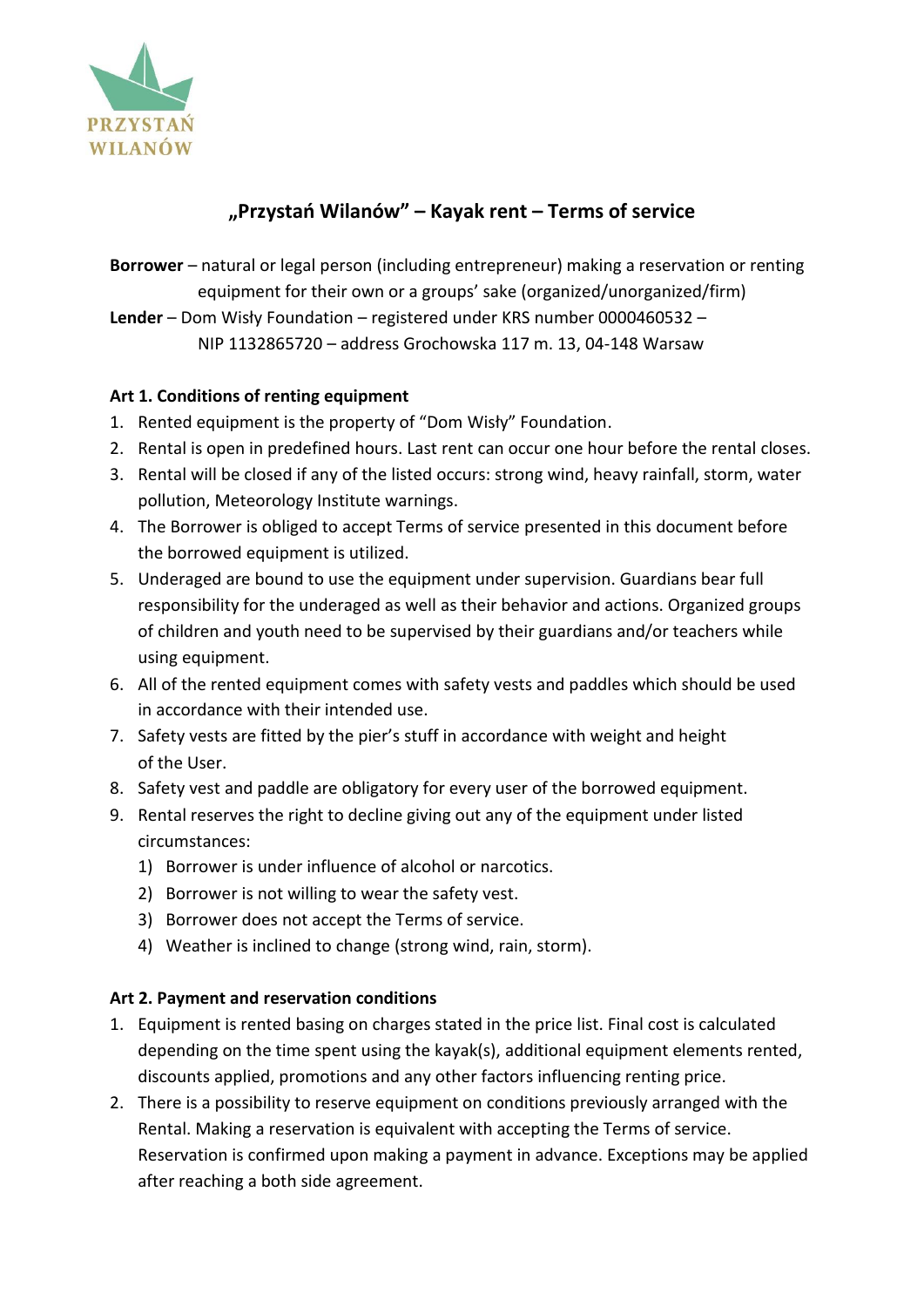3. Any payments made in advance will be returned after costs of reservation are deducted and only if the reservation is canceled with at least 24h notice. Exceptions from this rule may be applied if the reservation is canceled due to poor weather conditions or the cancelation is made on Lender's side.

# **Art 3. Responsibility for the rented equipment and safety of usage**

- 1. Renting and/or making a reservation (in any form) of offered equipment is equivalent with accepting the Terms of service (applies to group reservations/rentals).
- 2. The Borrower is bound to confirm the amount of equipment rented along with accepting the Terms of service in a written form.
- 3. The Borrower is bound to check the amount and quality of the rented equipment signaling any faults to the person handing the equipment out.
- 4. The Borrower bears full responsibility for the rented equipment and the way it is being used including financial responsibility.
- 5. Losing any of the equipment results in returning the current value of the equipment to the rental after taking its expenditure into calculations. Damaging the equipment beyond further usage is calculated based on the current equipment value. Current pricing of any of the equipment is available at the Rental.
- 6. In a case of damage not affecting normal usage of the equipment the cost of repairs is laid on the Rental. The Borrower is bound to pay the fine listed in the "Fine for damaged equipment" sector of the Price List.
- 7. Rented equipment is handed out for use at the place of rental and should be returned to the same location.
- 8. Equipment returned to the Rental ought to be in condition allowing renting it again immediately.
- 9. The Borrower uses the rented equipment on their own responsibility and in accordance with Terms of service.
- 10. Rental bears no responsibility for unfortunate events, injury or death that may happen to the Users.
- 11. Rental bears no responsibility for material loss that may happen during equipment usage.
- 12. Valuables (documents, phones, photo cameras) should be accordingly secured against humidity, drowning or theft.
- 13. Valuables can be entrusted to the stuff after gaining their consent. All items should be stored in single bag, leaflet or backpack.

## **Art 4. The Borrower is forbidden to:**

- 1. Use any of the equipment under influence of alcohol or narcotics.
- 2. Behave in a way threatening the safety of others.
- 3. Use the equipment without using the safety vest.
- 4. Use the equipment not accordingly with its intended use.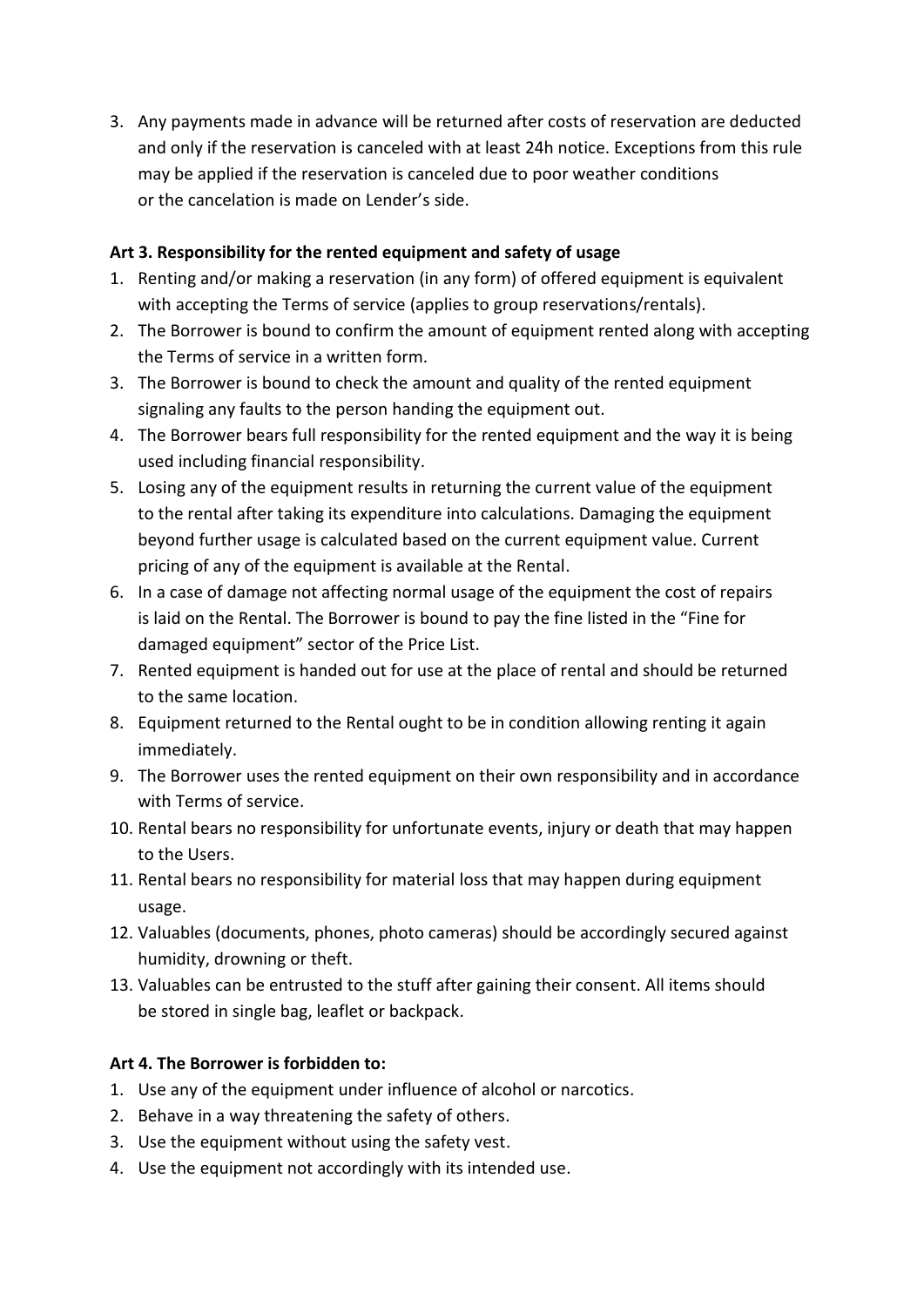- 5. Exceeding the equipment's maximum load.
- 6. Kayak in the prohibited areas.
- 7. Stand or squat in a kayak.
- 8. Sit on a side, prone or stern.
- 9. Dive from a kayak.
- 10. Sink any of the equipment.
- 11. Stay in a kayak not on the water.
- 12. Fish from the kayak.
- 13. Throw thrash in the water or thrash the pier area.

#### **Art 5. Pier usage**

- 1. Users renting equipment have priority for pier usage.
- 2. Users leaving a kayak have priority over other users.
- 3. Pier is available during the opening hours only.
- 4. Kayak pier is available for users entering or leaving a kayak only.
- 5. It is forbidden to:
	- 1) Dive from pier
	- 2) Fish
	- 3) Throw thrash
	- 4) Consume alcohol
- 6. Maximum of 20 people are allowed to be present on the pier simultaneously.
- 7. Entering the pier with child carriage, bicycles or in other unusual circumstances is only allowed after gaining stuffs' approval.

## **Art 6. Final agreements**

- 1. The Borrower gives the Rental consent to use, without additional fees, their identity, logos, names, visuals and brands for marketing purposes both during the service and afterwards.
- 2. Marketing of the Rental's services with usage of visuals, names and logos of the Clients will occur via social media, company's webpage and/or advertisement.
- 3. Borrower not consenting with sharing their or any of the group members identity should inform the stuff immediately.
- 4. The Borrower have right to withdraw their consent for sharing visuals, logos or names via submitting a written form.
- 5. Rental have right to ask for referral from the Borrower. If such a referral is submitted without any constraints, Rental is allowed to publish it for the marketing purposes e.g. in social media, advertisement etc.
- 6. Each and every controversy resulting from Terms of service regulations will be dealt with amicably at first.
- 7. All controversies that are not dealt with amicably will be headed to court of law.